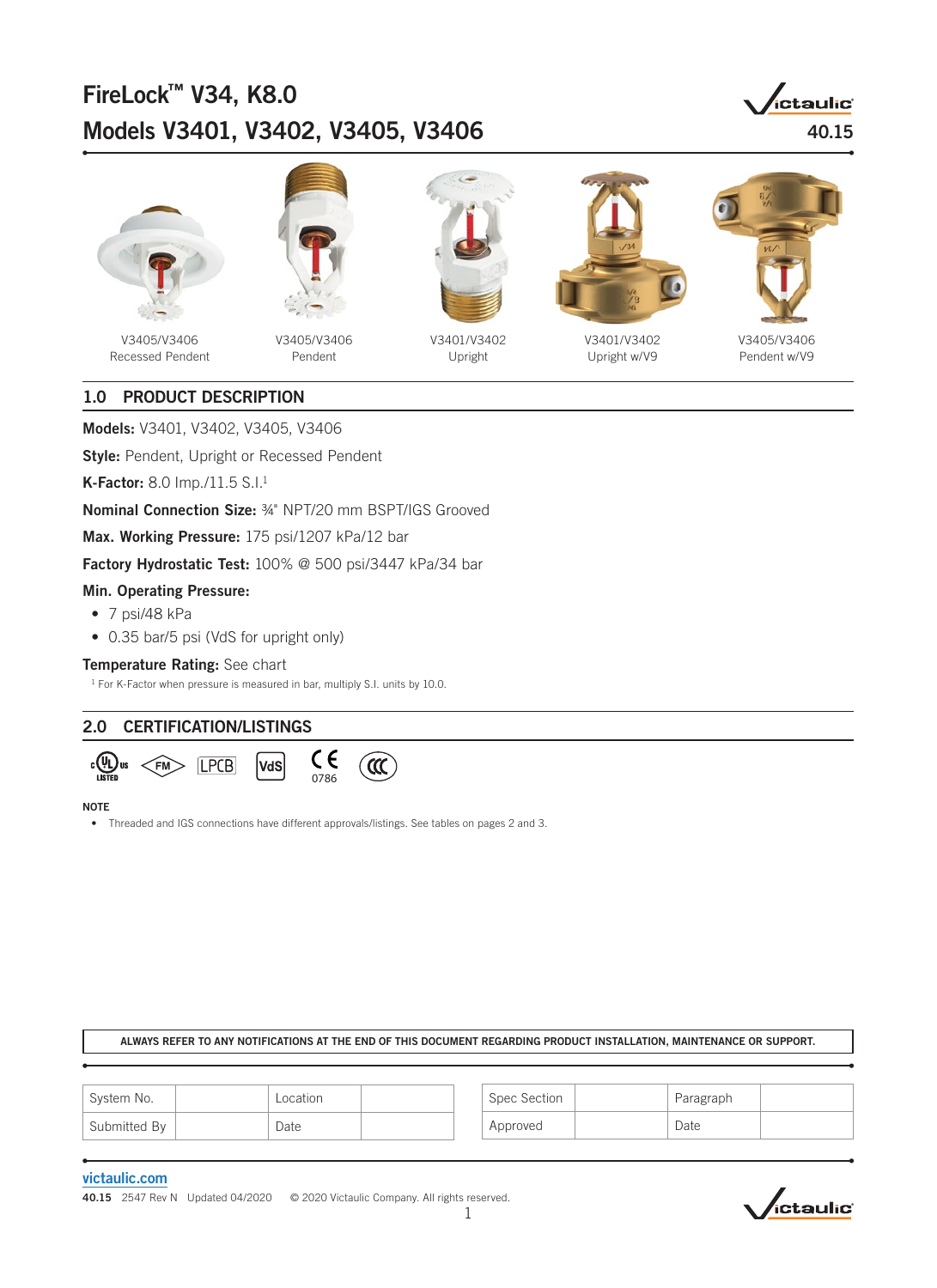# 2.0 CERTIFICATION/LISTINGS (CONTINUED)

# Threaded Sprinkler Approvals/Listings

|                                     | <b>Model</b>                                                                       |                                                                     |                                                                                    |                                                                     |                                                                     |                                        |                                        |
|-------------------------------------|------------------------------------------------------------------------------------|---------------------------------------------------------------------|------------------------------------------------------------------------------------|---------------------------------------------------------------------|---------------------------------------------------------------------|----------------------------------------|----------------------------------------|
| <b>APPROVALS/LISTINGS</b>           | V3401                                                                              | V3402                                                               | V3405                                                                              | V3405                                                               | V3406                                                               | V3406                                  | V3406                                  |
| Orifice Size (inches)               | $\frac{17}{32}$ "                                                                  | 17/32''                                                             | $\frac{17}{32}$                                                                    | $\frac{17}{32}$                                                     | $\frac{17}{32}$                                                     | $\frac{17}{32}$ "                      | 17/32''                                |
| Orifice Size (mm)                   | 14                                                                                 | 14                                                                  | 14                                                                                 | 14                                                                  | 14                                                                  | 14                                     | 14                                     |
| Nominal K-Factor Imperial           | 8.0                                                                                | 8.0                                                                 | 8.0                                                                                | 8.0                                                                 | 8.0                                                                 | 8.0                                    | 8.0                                    |
| Nominal K-Factor S.I. <sup>2</sup>  | 11.5                                                                               | 11.5                                                                | 11.5                                                                               | 11.5                                                                | 11.5                                                                | 11.5                                   | 11.5                                   |
| Response                            | Standard                                                                           | Quick                                                               | Standard                                                                           | Standard                                                            | Quick                                                               | Quick                                  | Ouick                                  |
| Deflector Type                      | Upright                                                                            | Upright                                                             | Pendent                                                                            | Recessed<br>Pendent                                                 | Pendent                                                             | Recessed<br>Pendent                    | Recessed<br>Pendent                    |
| Adjustment                          |                                                                                    |                                                                     |                                                                                    | up to $\frac{3}{4}$ "                                               |                                                                     | up to $\frac{1}{2}$                    | up to $\frac{3}{4}$ "                  |
| <b>Approved Temperature Ratings</b> |                                                                                    |                                                                     |                                                                                    | $F^{\circ}/C^{\circ}$                                               |                                                                     |                                        |                                        |
| cULus                               | 135°F/57°C<br>155°F/68°C<br>175°F/79°C<br>200°F/93°C<br>286°F/141°C<br>360°F/182°C | 135°F/57°C<br>155°F/68°C<br>175°F/79°C<br>200°F/93°C<br>286°F/141°C | 135°F/57°C<br>155°F/68°C<br>175°F/79°C<br>200°F/93°C<br>286°F/141°C<br>360°F/182°C | 135°F/57°C<br>155°F/68°C<br>175°F/79°C<br>200°F/93°C<br>286°F/141°C | 135°F/57°C<br>155°F/68°C<br>175°F/79°C<br>200°F/93°C<br>286°F/141°C | 135°F/57°C<br>175°F/79°C<br>200°F/93°C | 135°F/57°C<br>175°F/79°C<br>200°F/93°C |
| FM                                  | 135°F/57°C<br>155°F/68°C<br>175°F/79°C<br>200°F/93°C<br>286°F/141°C<br>360°F/182°C | 135°F/57°C<br>155°F/68°C<br>175°F/79°C<br>200°F/93°C<br>286°F/141°C | 135°F/57°C<br>155°F/68°C<br>175°F/79°C<br>200°F/93°C<br>286°F/141°C<br>360°F/182°C | 135°F/57°C<br>155°F/68°C<br>175°F/79°C<br>200°F/93°C                | 135°F/57°C<br>155°F/68°C<br>175°F/79°C<br>200°F/93°C<br>286°F/141°C | 135°F/57°C<br>175°F/79°C<br>200°F/93°C | None                                   |
| NYC/MEA # 62-99-E                   | 135°F/57°C<br>155°F/68°C<br>175°F/79°C<br>200°F/93°C<br>286°F/141°C<br>360°F/182°C | 135°F/57°C<br>155°F/68°C<br>175°F/79°C<br>200°F/93°C<br>286°F/141°C | 135°F/57°C<br>155°F/68°C<br>175°F/79°C<br>200°F/93°C<br>286°F/141°C<br>360°F/182°C | 135°F/57°C<br>155°F/68°C<br>175°F/79°C<br>200°F/93°C<br>286°F/141°C | 135°F/57°C<br>155°F/68°C<br>175°F/79°C<br>200°F/93°C<br>286°F/141°C | 135°F/57°C<br>175°F/79°C<br>200°F/93°C | 135°F/57°C<br>175°F/79°C<br>200°F/93°C |
| CSFM #7690-0531:112                 | 135°F/57°C<br>155°F/68°C<br>175°F/79°C<br>200°F/93°C<br>286°F/141°C<br>360°F/182°C | 135°F/57°C<br>155°F/68°C<br>175°F/79°C<br>200°F/93°C<br>286°F/141°C | 135°F/57°C<br>155°F/68°C<br>175°F/79°C<br>200°F/93°C<br>286°F/141°C<br>360°F/182°C | 135°F/57°C<br>155°F/68°C<br>175°F/79°C<br>200°F/93°C<br>286°F/141°C | 135°F/57°C<br>155°F/68°C<br>175°F/79°C<br>200°F/93°C<br>286°F/141°C | 135°F/57°C<br>175°F/79°C<br>200°F/93°C | 135°F/57°C<br>175°F/79°C<br>200°F/93°C |
| VdS                                 | 135°F/57°C<br>155°F/68°C<br>175°F/79°C<br>200°F/93°C<br>286°F/141°C<br>360°F/182°C | 135°F/57°C<br>155°F/68°C<br>175°F/79°C<br>200°F/93°C<br>286°F/141°C | None                                                                               | None                                                                | None                                                                | None                                   | None                                   |
| CE                                  | 135°F/57°C<br>155°F/68°C<br>175°F/79°C<br>200°F/93°C<br>286°F/141°C<br>360°F/182°C | 135°F/57°C<br>155°F/68°C<br>175°F/79°C<br>200°F/93°C<br>286°F/141°C | None                                                                               | None                                                                | None                                                                | None                                   | None                                   |
| <b>LPCB</b>                         | 135°F/57°C<br>155°F/68°C<br>175°F/79°C<br>200°F/93°C<br>286°F/141°C<br>360°F/182°C | 135°F/57°C<br>155°F/68°C<br>175°F/79°C<br>200°F/93°C<br>286°F/141°C | None                                                                               | None                                                                | None                                                                | None                                   | None                                   |
| CCC                                 | 155°F/68°C<br>286°F/141°C                                                          | 155°F/68°C<br>286°F/141°C                                           | 155°F/68°C<br>286°F/141°C                                                          | 155°F/68°C<br>286°F/141°C                                           | 155°F/68°C<br>286°F/141°C                                           | 155°F/68°C<br>286°F/141°C              | 155°F/68°C<br>286°F/141°C              |

<sup>2</sup> For K-Factor when pressure is measured in bar, multiply S.I. units by 10.0

NOTE

• Listings and Approvals as of printing. All are approved open.

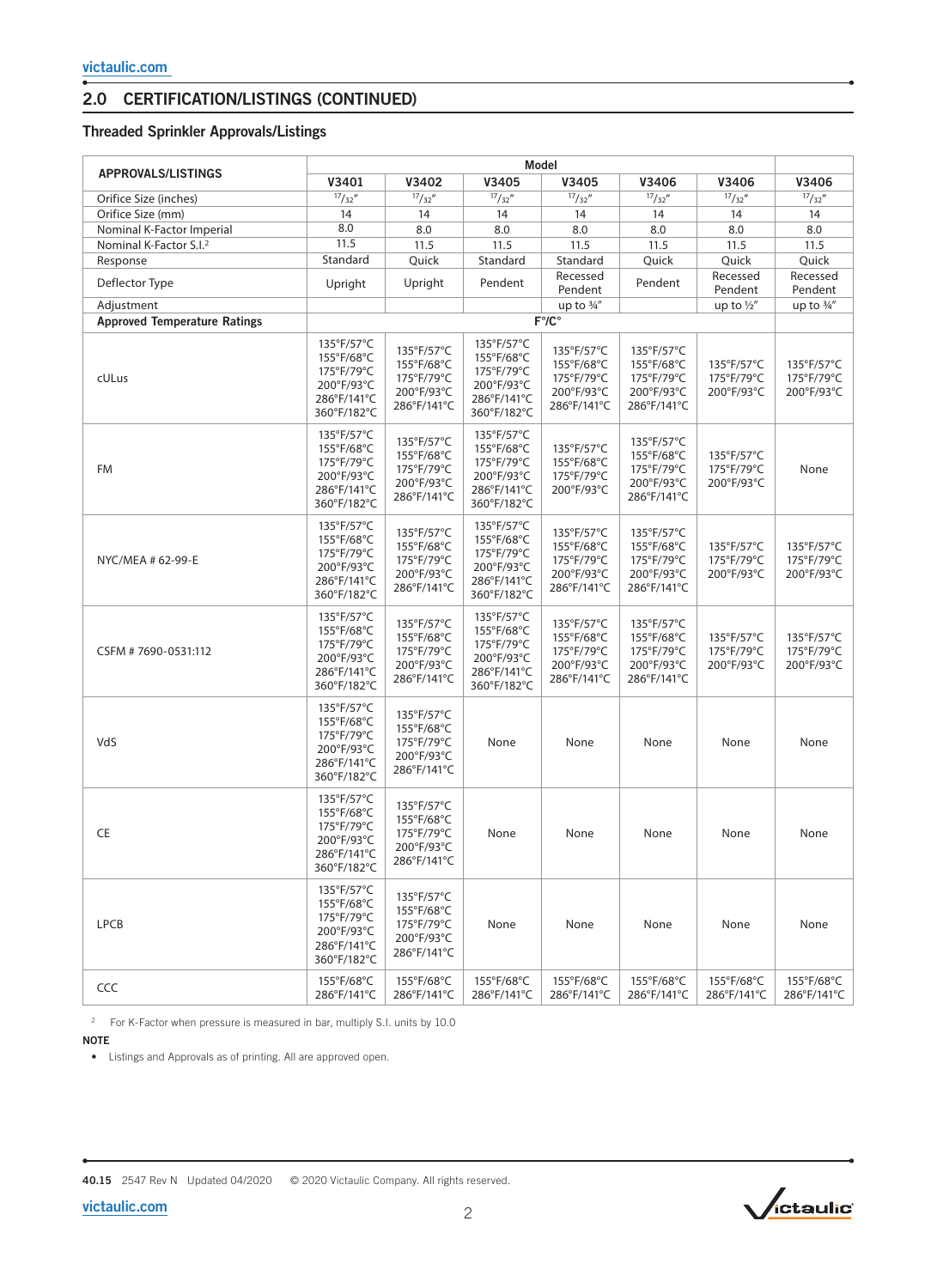# 2.0 CERTIFICATION/LISTINGS (CONTINUED)

# IGS Sprinkler Approvals/Listings

|                                     | <b>Model</b>                                                                       |                                                                     |                                                                                    |                                                                     |  |  |
|-------------------------------------|------------------------------------------------------------------------------------|---------------------------------------------------------------------|------------------------------------------------------------------------------------|---------------------------------------------------------------------|--|--|
| <b>APPROVALS/LISTINGS</b>           | V3401                                                                              | V3402                                                               | V3405                                                                              | V3406                                                               |  |  |
| Orifice Size (inches)               | $\frac{17}{32}$                                                                    | 17/32''                                                             | $\frac{17}{32}$                                                                    | $\frac{17}{32}$                                                     |  |  |
| Orifice Size (mm)                   | 14                                                                                 | 14                                                                  | 14                                                                                 | 14                                                                  |  |  |
| Nominal K-Factor Imperial           | 8.0                                                                                | 8.0                                                                 | 8.0                                                                                | 8.0                                                                 |  |  |
| Nominal K-Factor S.I. <sup>2</sup>  | 11.5                                                                               | 11.5                                                                | 11.5                                                                               | 11.5                                                                |  |  |
| Response                            | Standard                                                                           | Quick                                                               | Standard                                                                           | Quick                                                               |  |  |
| Deflector Type                      | Upright                                                                            | Upright                                                             | Pendent                                                                            | Pendent                                                             |  |  |
| Adjustment                          |                                                                                    |                                                                     |                                                                                    |                                                                     |  |  |
| <b>Approved Temperature Ratings</b> | $F^{\circ}/C^{\circ}$                                                              |                                                                     |                                                                                    |                                                                     |  |  |
| cULus                               | 135°F/57°C<br>155°F/68°C<br>175°F/79°C<br>200°F/93°C<br>286°F/141°C<br>360°F/182°C | 135°F/57°C<br>155°F/68°C<br>175°F/79°C<br>200°F/93°C<br>286°F/141°C | 135°F/57°C<br>155°F/68°C<br>175°F/79°C<br>200°F/93°C<br>286°F/141°C<br>360°F/182°C | 135°F/57°C<br>155°F/68°C<br>175°F/79°C<br>200°F/93°C<br>286°F/141°C |  |  |
| <b>FM</b>                           | 135°F/57°C<br>155°F/68°C<br>175°F/79°C<br>200°F/93°C<br>286°F/141°C<br>360°F/182°C | 135°F/57°C<br>155°F/68°C<br>175°F/79°C<br>200°F/93°C<br>286°F/141°C | 135°F/57°C<br>155°F/68°C<br>175°F/79°C<br>200°F/93°C<br>286°F/141°C<br>360°F/182°C | 135°F/57°C<br>155°F/68°C<br>175°F/79°C<br>200°F/93°C<br>286°F/141°C |  |  |

2 For K-Factor when pressure is measured in bar, multiply S.I. units by 10.0

#### NOTE

• Listings and Approvals as of printing. All are approved open.



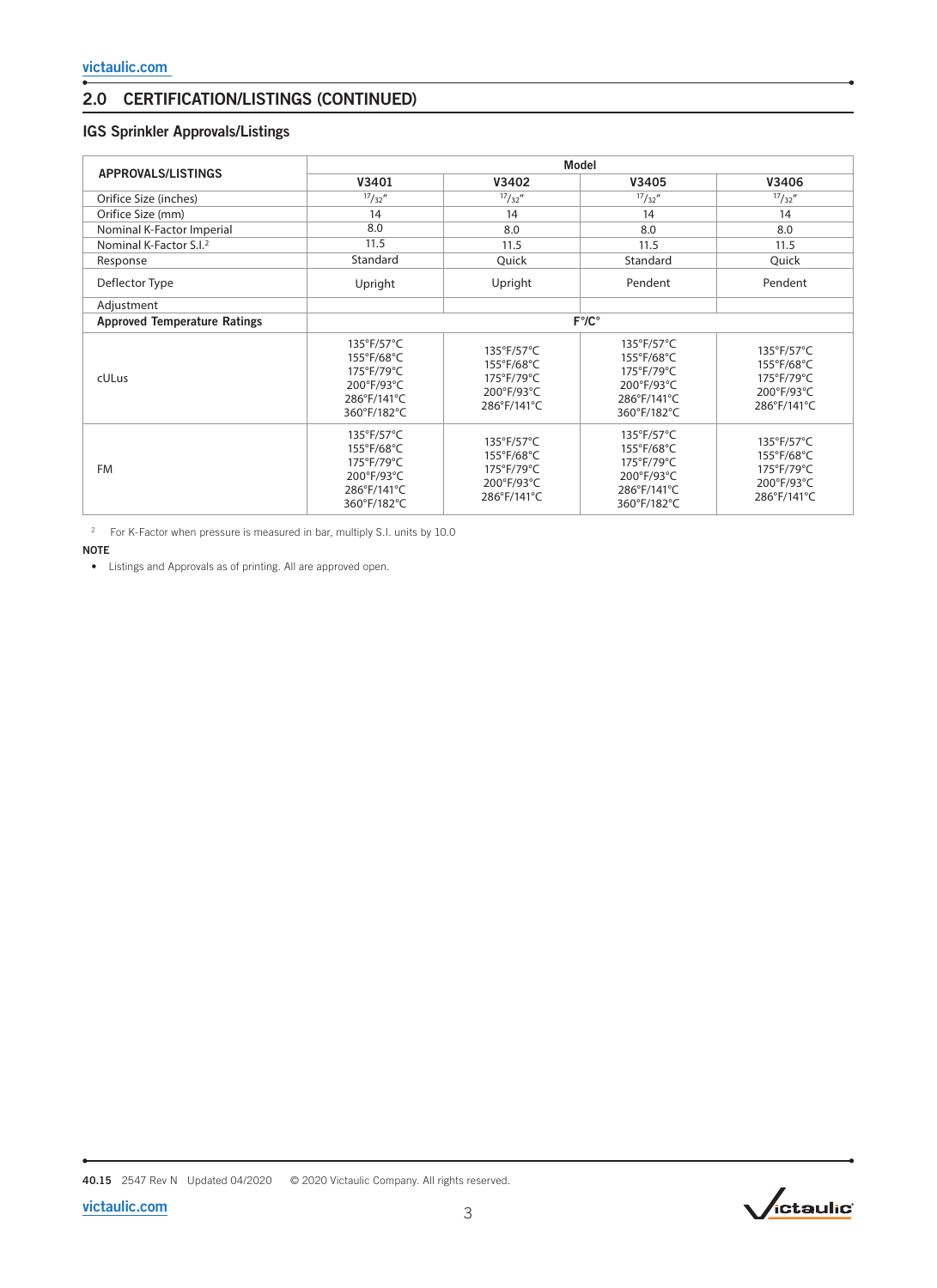# 3.0 SPECIFICATIONS – MATERIAL

# Upright Deflector: Bronze

Pendent Deflector: Bronze

**Bulb:** Glass with glycerin solution

# Bulb Nominal Diameter:

 $\Box$  Standard: 5.0 mm

Quick Response: 3.0 mm

# Load Screw: Bronze

Pip Cap: Bronze

Spring: Beryllium nickel

Seal: PTFE tape

Frame: Die cast brass

Lodgement Spring: Stainless steel

## Installation Wrench:

- $\Box$  Open End: V34
- Recessed: V34
- <sup>3</sup>∕16" hex bit: V9 coupling

### Sprinkler Finishes:

- $\Box$  Plain Brass
- $\Box$  Chrome plated
- $\Box$  White polyester coated<sup>3</sup>
- $\Box$  Flat black painted<sup>3</sup>
- Custom painted<sup>3</sup>
- VC-2504
- 3 UL Listed for corrosion resistance.
- 4 UL Listed and FM Approved for corrosion resistance.

### NOTES

- Weather resistant recessed escutcheons available upon request.
- Plain Brass is only available for the V9 coupling.



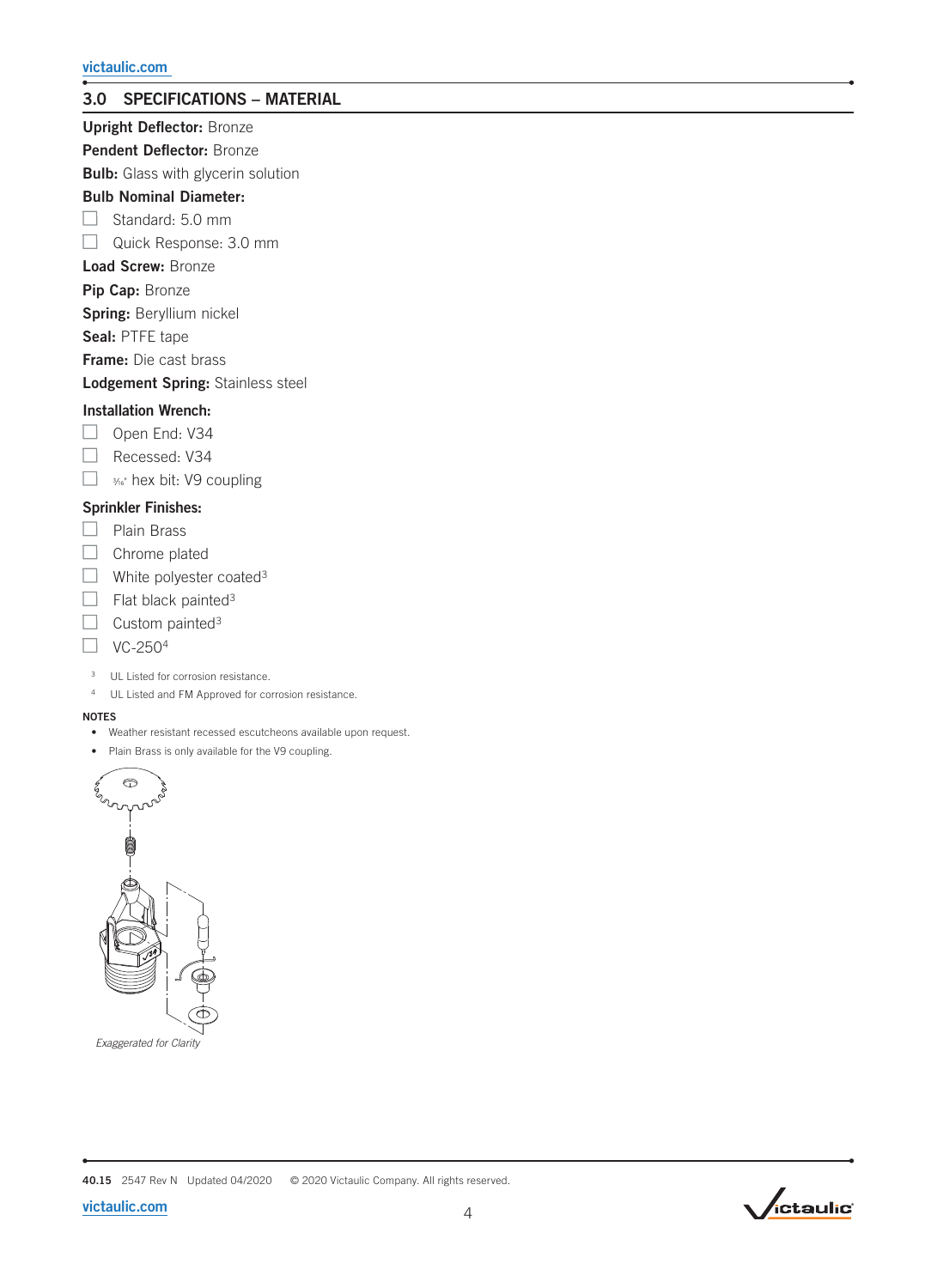# 4.0 DIMENSIONS









# **NOTE**

• V34, K8.0 sprinklers with Style V9 couplings have the same dimensions as threaded V34, K8.0 sprinklers.



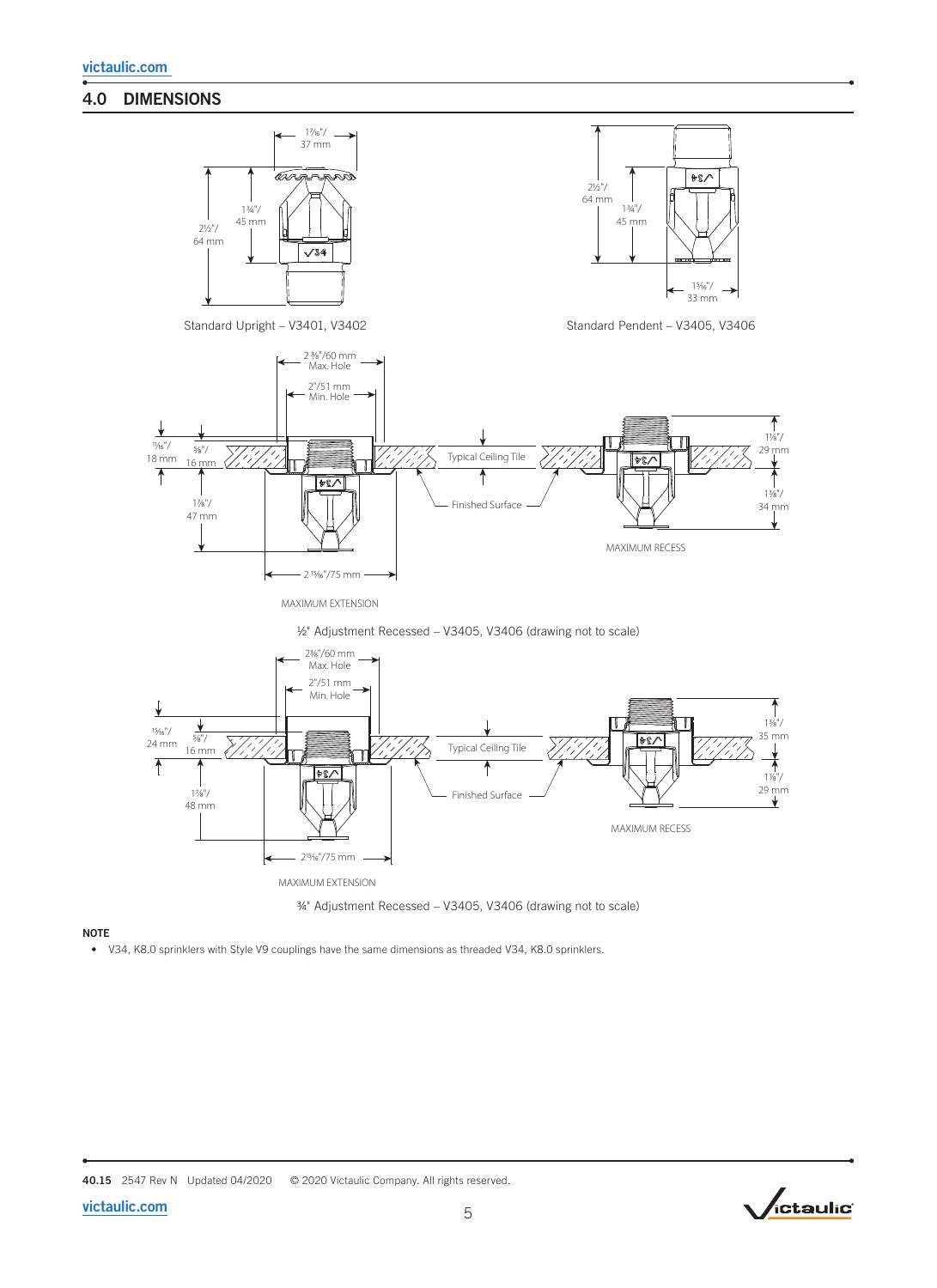# 5.0 PERFORMANCE

Sprinkler is to be installed and designed as per NFPA, FM Datasheets, or any local standards.

# 6.0 NOTIFICATIONS

# **A** WARNING



- Read and understand all instructions before attempting to install any Victaulic products.
- Always verify that the piping system has been completely depressurized and drained immediately prior to installation, removal, adjustment, or maintenance of any Victaulic products.
- Wear safety glasses, hardhat, and foot protection.

Failure to follow these instructions could result in death or serious personal injury and property damage.

- These products shall be used only in fire protection systems that are designed and installed in accordance with current, applicable National Fire Protection Association (NFPA 13, 13D, 13R, etc.) standards, or equivalent standards, and in accordance with applicable building and fire codes. These standards and codes contain important information regarding protection of systems from freezing temperatures, corrosion, mechanical damage, etc.
- The installer shall understand the use of this product and why it was specified for the particular application.
- The installer shall understand common industry safety standards and potential consequences of improper product installation.
- It is the system designer's responsibility to verify suitability of materials for use with the intended fluid media within the piping system and external environment.
- The material specifier shall evaluate the effect of chemical composition, pH level, operating temperature, chloride level, oxygen level, and flow rate on materials to confirm system life will be acceptable for the intended service.

Failure to follow installation requirements and local and national codes and standards could compromise system integrity or cause system failure, resulting in death or serious personal injury and property damage.